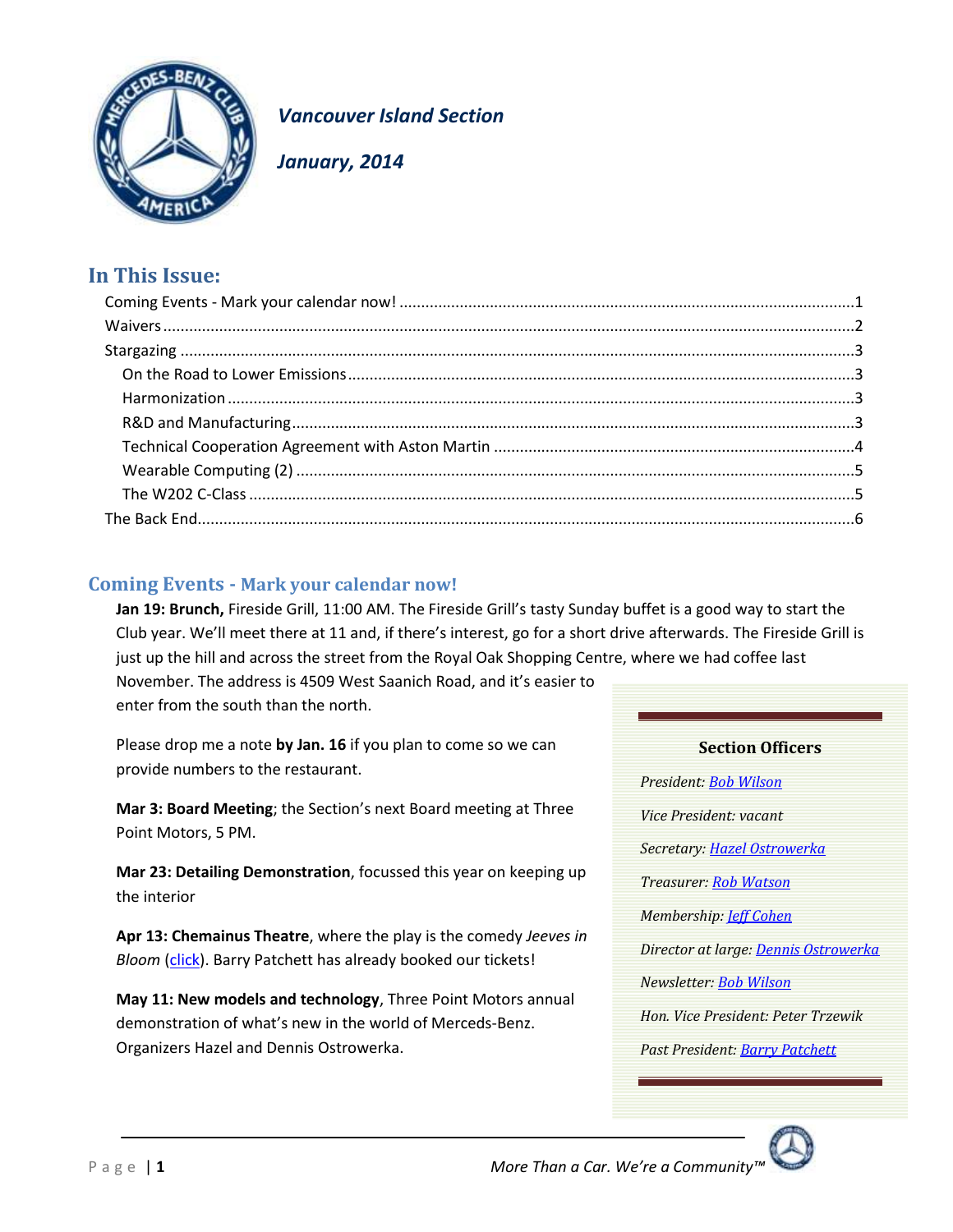#### **Welcome New Member!**

*Robert Wootan – 05 SLK350; 09 C300*

#### **Renewing Members!**

*Wilf & Betty Beaton- 09 E320 Dallas Chapple – 11 C300 Brian David Light – 91 190D Barry Patchett & Gwen Jewett – 65 230SL; 08 E350*

#### **Thank you!**

**Jun 6-8: Lake Crescent,** Seattle Section drive, organizer Brown Maloney. Lake Crescent is in Olympic National Park about 17 miles west of Port Angeles, so should be easily reachable via the Coho crossing.

**Jun 14: Summer BBQ.** This will be a full-day event. Ron and Donna Drane have offered to host us this year at their private island off Saturna. Look for details in a future newsletter. The date is a Saturday.

**Jul 17: Driver training** event organized by GAIN-Vancouver Island. This half-day event will be held at Western Speedway. Please note that the date is a Thursday.

**Jul 25-27: Regional Leavenworth weekend**, BC Stars Section, organized by Joseph Anthony.

Leavenworth is a delightfully Bavarian-themed town on the east slope of the Cascades and a favoured destination for car clubs. The North Cascades Highway is a most enjoyable road to drive in a performance car.

**Aug 24: Motorcar Gathering**, the annual show 'n shine in the grounds of Queen Alexandra Hospital.

**Sep TBA: Rally/tour:** Details forthcoming later.

**Sep 7: Camano Island Beach,** Seattle Section drive organized by Bob Willits; Bob is also a Vancouver Island member. Camano Island is most easily reached from the mainland by turning west to the south of Mount Vernon. The beach is within a State park.

**Sep 14: Tech event**, Mercedes-Benz Nanaimo; details later

**Oct 18: Annual Meeting**, the Club's one and only business meeting of the year for the general membership.

**Nov 16: Morning coffee**, locations TBA.

### <span id="page-1-0"></span>**Waivers**

The National Business Office looks after an insurance policy for events organized by the MBCA. We've been reminded that this policy requires participants to sign a waiver before some types of event, a practice we have not been following. The policy provides second and third party coverage and protects the organizer and Section directors in the event of a claim stemming from an accident during a Club event. After we've sorted out a small issue with some US-specific language, you will start to see waivers before events for which they are required.

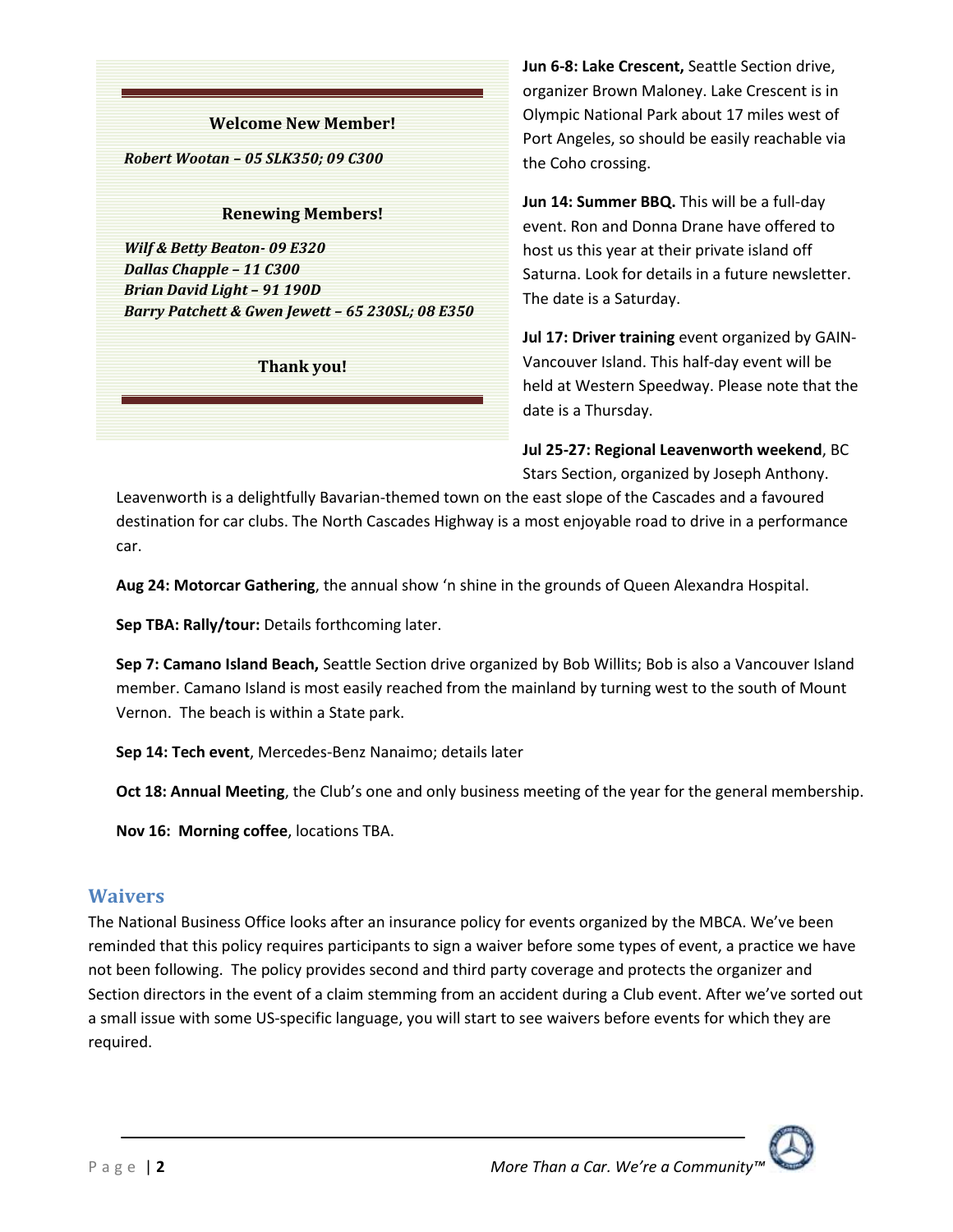# <span id="page-2-0"></span>**Stargazing**

### <span id="page-2-1"></span>**On the Road to Lower Emissions**

A 2012 poll of Canadians found that 86% believed that carbon dioxide (CO<sub>2</sub>) emissions are a leading cause of climate variability and change. I think the competing opinion on this issue, which I followed professionally for most of my career, can now be disregarded. So I was encouraged to read the progress MB engineers have made in reducing  $CO<sub>2</sub>$  emissions across the model lineup.

In a media release last month, Daimler reported that fleet-average  $CO<sub>2</sub>$  emissions for the 2014 model-year are 134 grams per kilometer, a reduction of 40% compared to 1994. Daimler appears to have based the calculation on the total number of powertrain variations and classes on offer worldwide.

That 40% reduction equates to a savings of 3.5 to 4 L/100 km for the 'average' new car, which works out to a reduction of more than one tonne of  $CO<sub>2</sub>$ , or 600 L of fuel, per year for the average motorist (driving 15,000 km/y). The improvement in efficiency has been greater for diesel than for gasoline engines.

It's not so long ago that our government encouraged Canadians to take the 'one-tonne challenge', reducing their personal emissions by that amount. Not many of us use cars as old as 1994 as a daily driver, but MB's emissions are becoming incrementally lower each year.

In preparing this story, I plowed through the US EPA's booklet of 2014 fuel economy ratings, which is organized by fuel type and then by vehicle type, size and manufacturer. While diesel-engined MBs are at or near the top of the fuel economy ratings for similar 2014 vehicles across all manufacturers, the gasoline-powered models are not. So we can look for further improvements!

### <span id="page-2-2"></span>**Harmonization**

Free trade discussions, like those underway between the EU, Canada and the USA, usually encompass more than the removal of tariffs. Both Canada and the US have agreed in principle gradually to remove the 6.1% duty on European cars, which should have the effect of boosting sales in both countries. Tim Reuss, the President of MB Canada, is looking for more, however.

MB Canada and BMW Canada want harmonization of safety and environmental regulations between Europe and North America [\(click\)](http://www.theglobeandmail.com/report-on-business/mercedes-benz-urges-canada-to-use-european-standards/article16088355/?utm_medium=Newsletter&utm_source=Morning%20Business%20Briefing&utm_type=text&utm_content=MorningBusinessBriefing&utm_campaign=112137945). Eliminating the cost and delay involved in certifying new cars to meet Canadian requirements would lower costs further and broaden the model line-up. While Canadian and American emission regulations have been the same for many years, Canada still has safety requirements, such as daytime running lights, which differ from the US code.

Reuss told the Globe and Mail that MB would immediately bring in the sub-compact A-class and a 4-Matic version of the Sprinter van if European test results were accepted in Canada. Interestingly, Mexico allows sales of new vehicles that meet either European or American standards.

### <span id="page-2-3"></span>**R&D and Manufacturing**

Automobile manufacturers must invest substantially in research and development to stay at the leading edge of technology. MB has some 13,000 employees at 22 R&D centres around the world, over 80% of whom work in Germany. The company operates five such centres in the United States: Group Research and Advanced Engineering (a.k.a. the connected car) and Advanced User Experience Design, both in Silicon Valley; Advanced Exterior Design (California); and two locations in Michigan: eDrive & Powertrain and a Tech. Center.

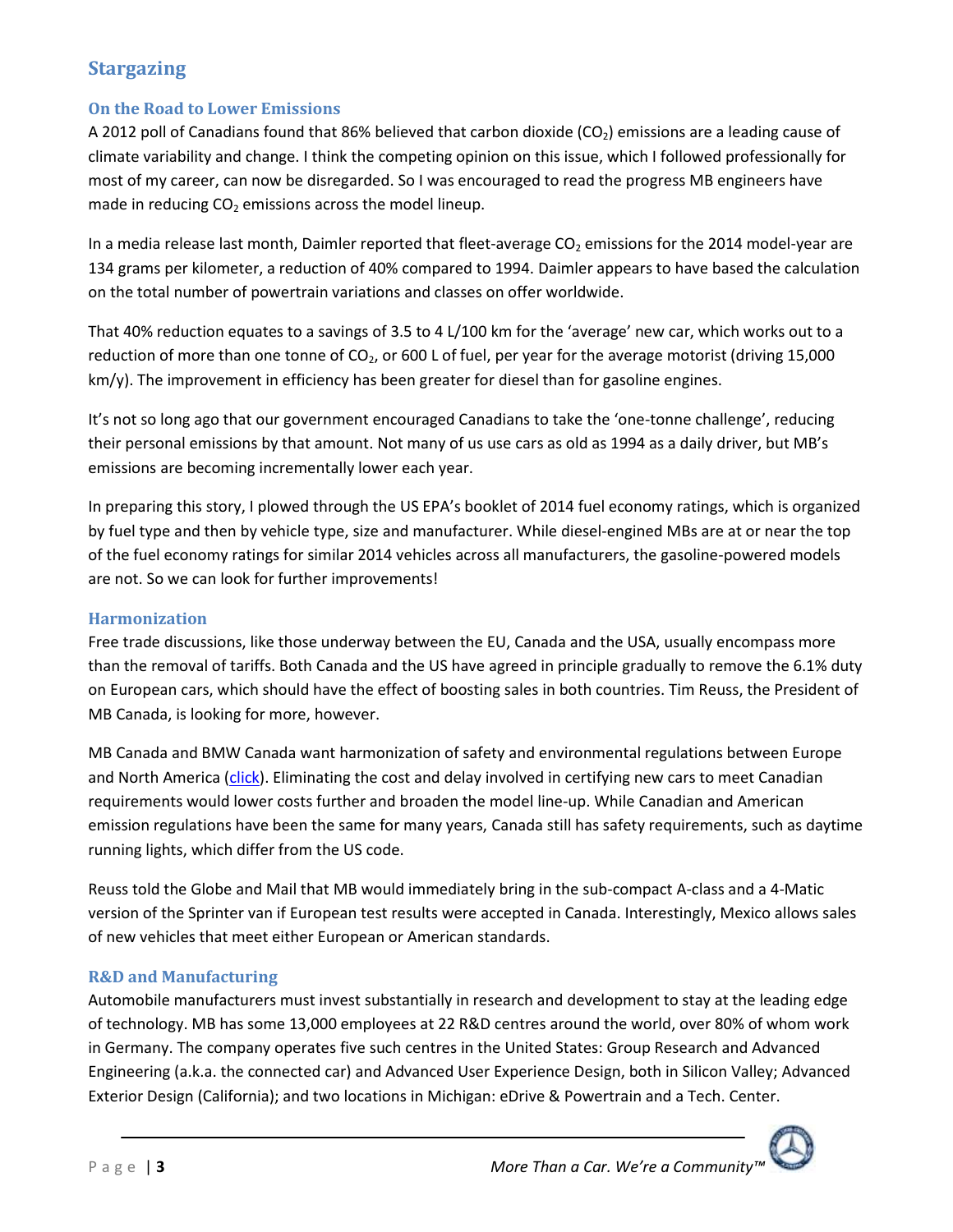Besides work to enable new car owners to continue their digital lifestyle while on the road, the Silicon Valley centre is working on adapting Daimler's driver assistance technology and autonomous driving capability to US roads. The Silicon Valley centre employs about 100.

Daimler has opened a manufacturing plant for Mercedes-Benz engines in China at the site of MB's joint venture in Beijing. The first facility for making MB engines outside Germany, it will produce four and six cylinder engines for Chinese-market cars, with an initial capacity of 250,000 units a year. Production will follow globally acknowledged Mercedes-Benz quality standards and processes.





*Daimler photo*

MB's joint venture in China is called the Beijing Benz Automotive Corporation (BBAC). The Chinese partner, BAIC Motor, is the passenger car unit of Beijing Automotive Industries Group (BAIC), in which Daimler owns a 12% stake. BBAC builds the C, a special long-wheelbase version of the E (March, 2013 issue), and the GLK classes for China. BBAC has become an important construction hub for Mercedes-Benz, building around 100,000 vehicles in 2012 for a rapidly expanding market. The GLA will also enter production there this year, as it will in Tuscaloosa, Alabama.

### <span id="page-3-0"></span>**Technical Cooperation Agreement with Aston Martin**

Daimler signed a cooperation agreement in December with the British sports car maker Aston Martin to supply V-8 engines for the next generation of their cars. The engines will come from Mercedes-AMG. Daimler receives up to 5 % of the non-voting shares of Aston Martin in return.

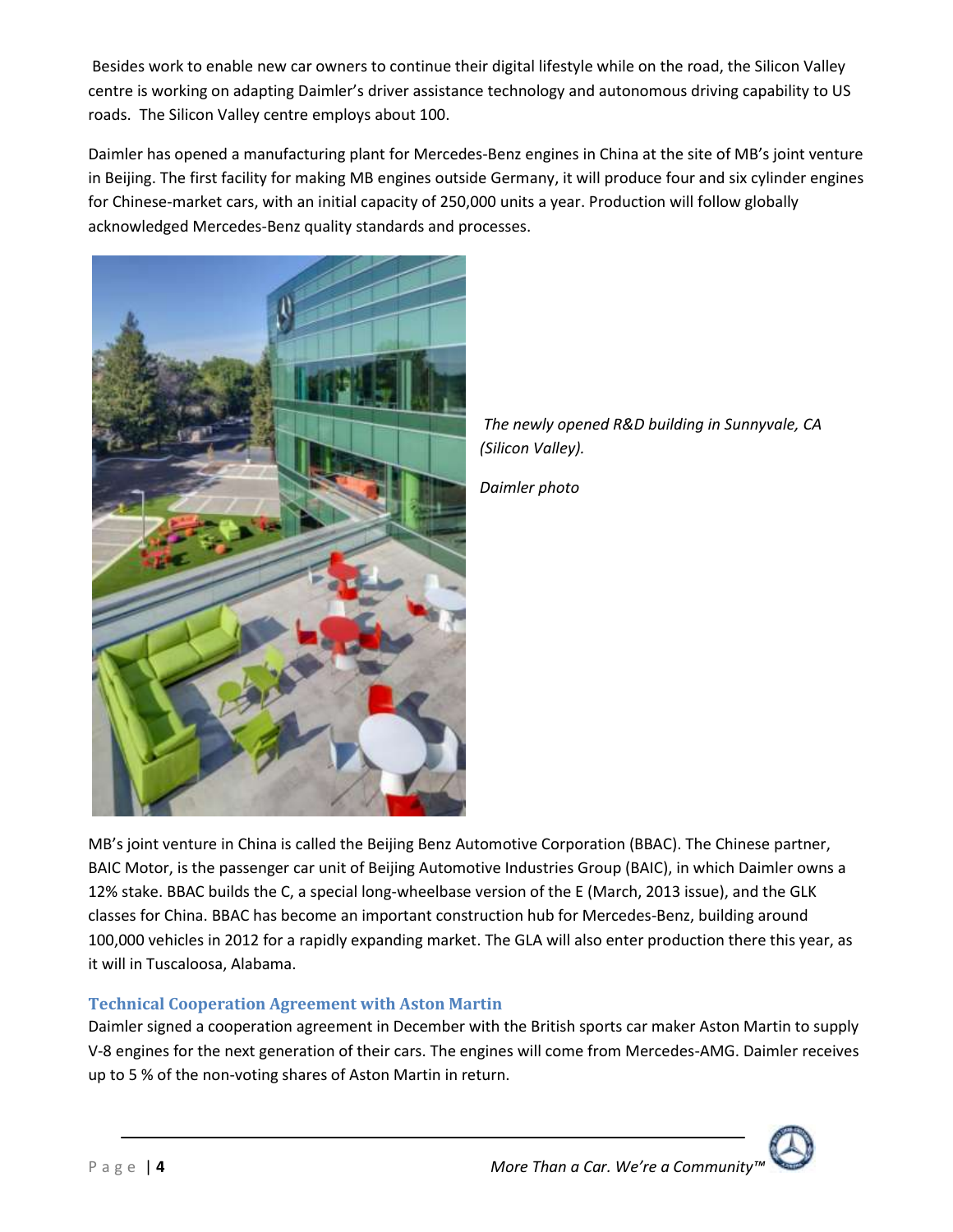Aston Martin celebrated its 100<sup>th</sup> anniversary in 2013. Its current ownership group includes a company called Prime Wagon, the Italian private equity fund Investindustrial, and Kuwait-based Adeem Investment. Investindustrial recently owned Ducati, which assiduous readers of this newsletter will recall had another link to Daimler, but sold Ducati to Audi in 2013.

## <span id="page-4-0"></span>**Wearable Computing (2)**

MB's project to develop a link between the car's navigation system and its driver's smartphone was outlined in the last issue (November, 2013), along with some musings about wearable computing. This month, Hyundai announced that its 2015 Genesis model will incorporate cloud-based D-link technology to enable occupants to link the car's systems with wearable computers like Glass. No word on how regulators will view this development.

The Genesis is a serious competitor in the luxury car segment, providing features without the price premium associated with luxury nameplates.

Hyundai is part of the Open Automotive Alliance, along with Audi, GM, Honda and Google. Along with its automotive partners and graphic chipset maker Nvidia, Google is working to integrate Android mobile phones into infotainment systems to "make driving safer, easier and more enjoyable for everyone", they say. Google goes head-to-head in this area with Apple, whose automotive clients include Mercedes-Benz and BMW.

## <span id="page-4-1"></span>**The W202 C-Class**

A hat-tip this month to the 20<sup>th</sup> anniversary of the W202 C-class, the first model to bear the designation 'C'. Coming to market as a 1994 model, it succeeded the W201 equivalent, which was smaller and badged differently: 190E. A prettier design than the W201, the W202 had a relatively short production run, its last model-year being 2000. A well-made car, it is a still relatively common sight around Victoria.



*The W202 with sport package. (photo: Wikipedia)*

For 1998, the W202 was the first MB to use a diesel engine with Common rail Diesel Injection technology, whose acronym accounts for the CDI badge on many trunk lids. While common rail improved fuel economy and reduced visible smoke, its biggest advantage was reduction of the substantial clatter that characterized